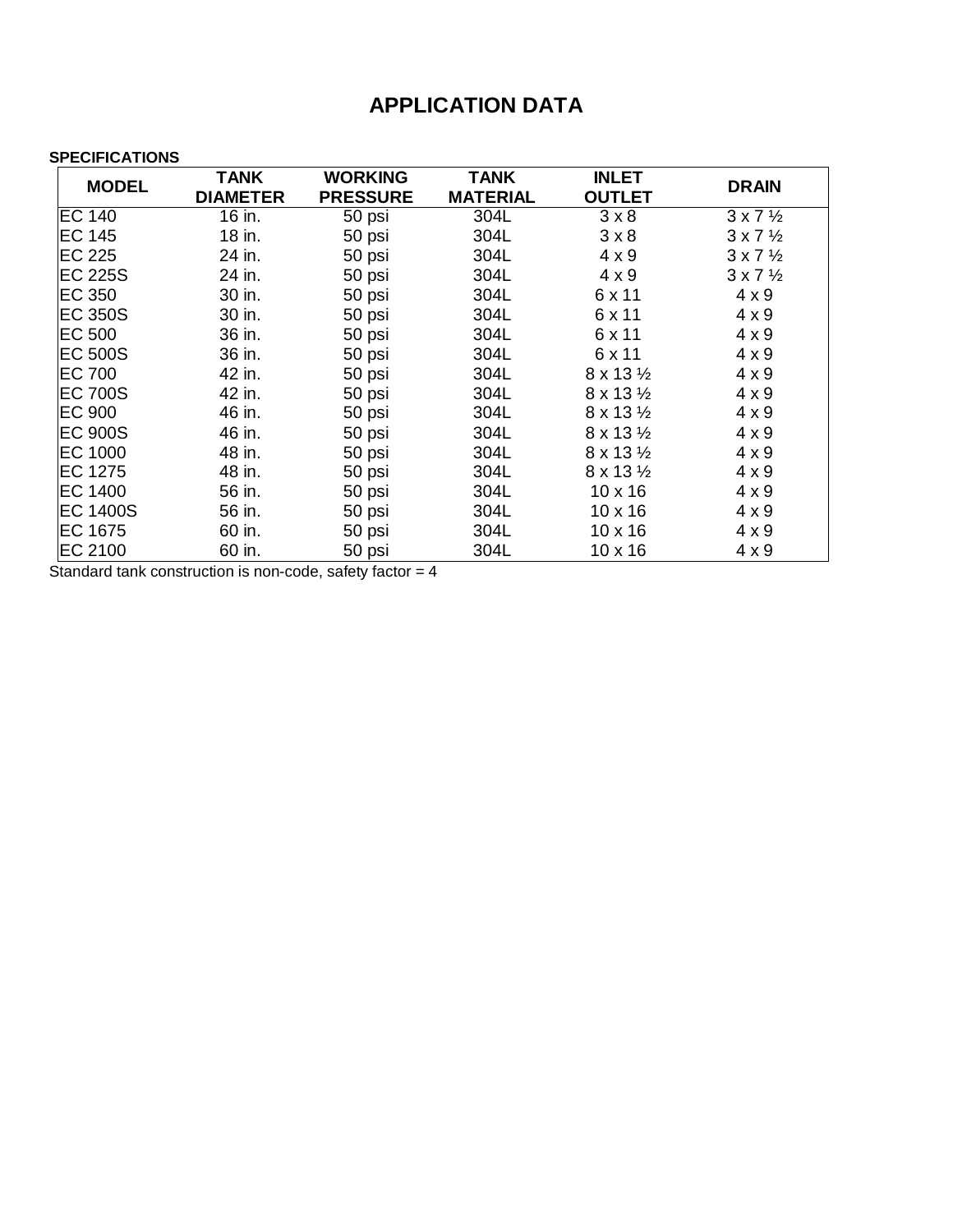**OPERATING DATA**

| <b>MODEL</b>  | <b>GPM</b><br><b>RANGE</b> | PRE-<br><b>COAT</b><br><b>LBS</b><br><b>PERLITE</b> | PRE-<br><b>COAT</b><br><b>LBS</b><br>DE | $\star$<br><b>STATIC</b><br><b>HEAD</b><br><b>LOSS</b><br><b>CLEAN</b> | $***$<br><b>STATIC</b><br><b>HEAD</b><br><b>LOSS</b> | * TOTAL<br><b>HEAD</b><br><b>LOSS</b><br><b>CLEAN</b> | $***$<br><b>TOTAL</b><br><b>HEAD</b><br><b>LOSS</b> | "BUMP"<br><b>SYSTEM</b> | OPER.<br><b>WEIGHT</b> |
|---------------|----------------------------|-----------------------------------------------------|-----------------------------------------|------------------------------------------------------------------------|------------------------------------------------------|-------------------------------------------------------|-----------------------------------------------------|-------------------------|------------------------|
| EC140         | 75-122                     | 9                                                   | 17                                      | $1.5$ ft.                                                              | 23 ft.                                               | 3.02 ft.                                              | 26 ft.                                              | Elec-Air                | 600                    |
| EC145         | 105-171                    | 12.5                                                | 24                                      | $1.5$ ft.                                                              | 23 ft.                                               | 3.02 ft.                                              | 26 ft.                                              | Elec-Air                | 800                    |
| <b>EC225</b>  | 171-264                    | 21                                                  | 40                                      | $1.5$ ft.                                                              | 23 ft.                                               | $3.02$ ft.                                            | 26 ft.                                              | Elec-Air                | 1200                   |
| EC225S        | 212-335                    | 26                                                  | 50                                      | $1.5$ ft.                                                              | 23 ft.                                               | $3.02$ ft.                                            | 26 ft.                                              | Elec-Air                | 1500                   |
| <b>EC350</b>  | 300-444                    | 33                                                  | 63                                      | $1.5$ ft.                                                              | 23 ft.                                               | $3.02$ ft.                                            | 26 ft.                                              | Elec-Air                | 2560                   |
| <b>EC350S</b> | 337-565                    | 41                                                  | 79                                      | $1.5$ ft.                                                              | 23 ft.                                               | $3.02$ ft.                                            | 26 ft.                                              | Elec-Air                | 2600                   |
| EC500         | 550-657                    | 61                                                  | 117                                     | $1.5$ ft.                                                              | 23 ft.                                               | $3.02$ ft.                                            | 26 ft.                                              | Elec-Air                | 3200                   |
| EC500S        | 528-835                    | 65.5                                                | 126                                     | $1.5$ ft.                                                              | 23 ft.                                               | $3.02$ ft.                                            | 26 ft.                                              | Elec-Air                | 3250                   |
| EC700         | 750-895                    | 76                                                  | 146                                     | $1.5$ ft.                                                              | 23 ft.                                               | $3.02$ ft.                                            | 26 ft.                                              | Elec-Air                | 4560                   |
| EC700S        | 719-1138                   | 82                                                  | 158                                     | $1.5$ ft.                                                              | 23 ft.                                               | $3.02$ ft.                                            | 26 ft.                                              | Elec-Air                | 4800                   |
| EC900         | 647-1035                   | 75                                                  | 147                                     | $1.5$ ft.                                                              | 23 ft.                                               | $3.02$ ft.                                            | 26 ft.                                              | Elec-Air                | 5860                   |
| EC900S        | 819-1310                   | 95                                                  | 190                                     | $1.5$ ft.                                                              | 23 ft                                                | $3.02$ ft.                                            | 26 ft.                                              | Elec-Air                | 6000                   |
| EC1000        | 730-1184                   | 87.5                                                | 168                                     | $1.5$ ft.                                                              | 23 ft.                                               | $3.02$ ft.                                            | 26 ft.                                              | Elec-Air                | 6160                   |
| EC1275        | 950-1505                   | 109                                                 | 210                                     | $1.5$ ft.                                                              | 23 ft.                                               | $3.02$ ft.                                            | 26 ft.                                              | Elec-Air                | 6500                   |
| EC1400        | 901-1416                   | 103                                                 | 205                                     | $1.5$ ft.                                                              | 23 ft.                                               | $3.02$ ft.                                            | 26 ft.                                              | Elec-Air                | 8910                   |
| EC1400S       | 1141-1825                  | 135                                                 | 260                                     | $1.5$ ft.                                                              | 23 ft.                                               | $3.02$ ft.                                            | 26 ft.                                              | Elec-Air                | 9900                   |
| EC1675        | 1225-1670                  | 141.5                                               | 272                                     | $1.5$ ft.                                                              | 23 ft.                                               | $3.02$ ft.                                            | 26 ft.                                              | Elec-Air                | 10,400                 |
| EC2100        | 1560-2490                  | 182                                                 | 350                                     | $1.5$ ft.                                                              | 23 ft.                                               | 3.02 ft.                                              | 26 ft.                                              | Elec-Air                | 11,600                 |

\* Measured at gauge taps located on filter body and head

\*\* Solids-laden filter before regeneration